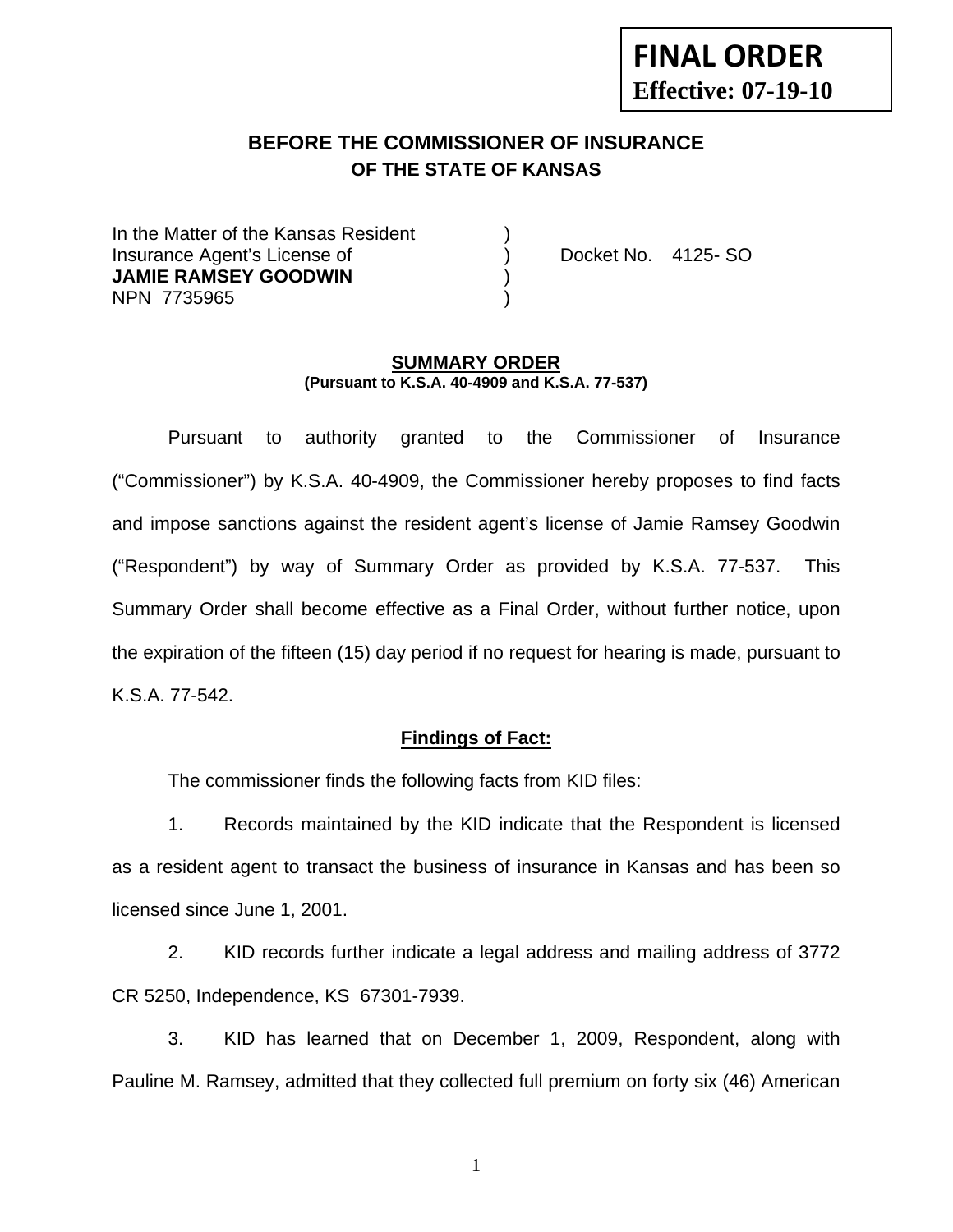Family insurance policies, but failed to remit the Eighteen Thousand Seven Hundred Three Dollars and Eighty Two Cents (\$18,703.82) to the company.

 4. Respondent and Ms. Ramsey have paid the full amount owed to the company.

5. The staff attorney who signed below sent to Respondent, on April 8, 2010,

a letter outlining the above facts. The letter was not returned and Respondent has not

replied to the same.

## **Applicable Law**

6. K.S.A. 40-4909(a) provides, in relevant part:

"The commissioner may deny, suspend, revoke or refuse renewal of any license issued under this act if the commissioner finds that the applicant or license holder has:

- (2) Violated:
	- (A) Any provision of chapter 40 of the Kansas Statutes Annotated, and amendments thereto, or any rule and regulation promulgated hereunder
- (4) Improperly withheld, misappropriated or converted any moneys or properties received in the course of doing insurance business.
- (8) Used any fraudulent, coercive, or dishonest practice, or demonstrated any incompetence, untrustworthiness, or financial irresponsibility in the conduct of business in this state or elsewhere. . . ."

7. The Commissioner may revoke any license issued under the Insurance

Agents Licensing Act if the Commissioner finds that the interests of the insurer or the insurable interests of the public are not properly served under such license. K.S.A. 40- 4909(b).

8. Failure to forward insurance premiums may be a criminal act. K.S.A. 40-

247.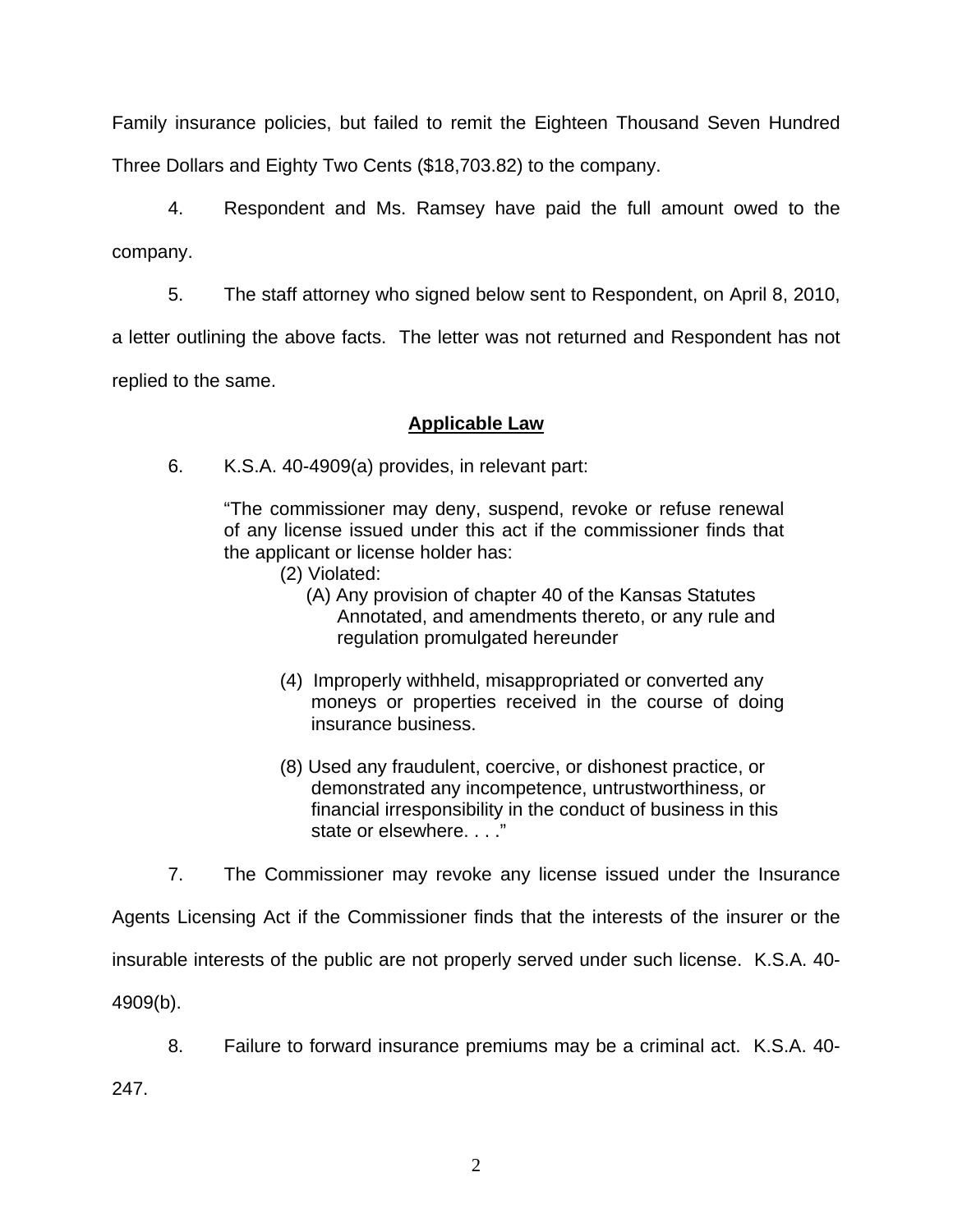#### **Conclusions of Law**

 9. The Commissioner has jurisdiction over Respondent as well as the subject matter of this proceeding, and such proceeding is held in the public interest. The Commissioner finds, based on the facts contained in paragraphs 3, 4 and 5, that Respondent has demonstrated incompetence, untrustworthiness, or financial irresponsibility in the conduct of business.

 10. Based on the nature of Respondent's response to the notice, the Commissioner concludes that sufficient grounds exist for the revocation of Respondent's insurance agent's license pursuant to K.S.A. 40-4909(b) because such license is not properly serving the interests of the insurer and the insurable interests of the public.

 11. Based on the facts and circumstances set forth herein, it appears that the use of summary proceedings in this matter is appropriate, in accordance with the provisions set forth in K.S.A. 77-537(a), in that the use of summary proceedings does not violate any provision of the law and the protection of the public interest does not require the KID to give notice and opportunity to participate to persons other than Pauline M. Ramsey.

**IT IS THEREFORE ORDERED BY THE COMMISSIONER OF INSURANCE THAT** the Kansas resident insurance agent's license of Jamie Ramsey Goodwin is hereby **REVOKED. It is further ordered,** that Jamie Ramsey Goodwin shall **CEASE and DESIST** from the sale, solicitation, or negotiation of insurance and/or receiving compensation deriving from the sale, solicitation, or negotiation of insurance conducted after the effective date of this order.

3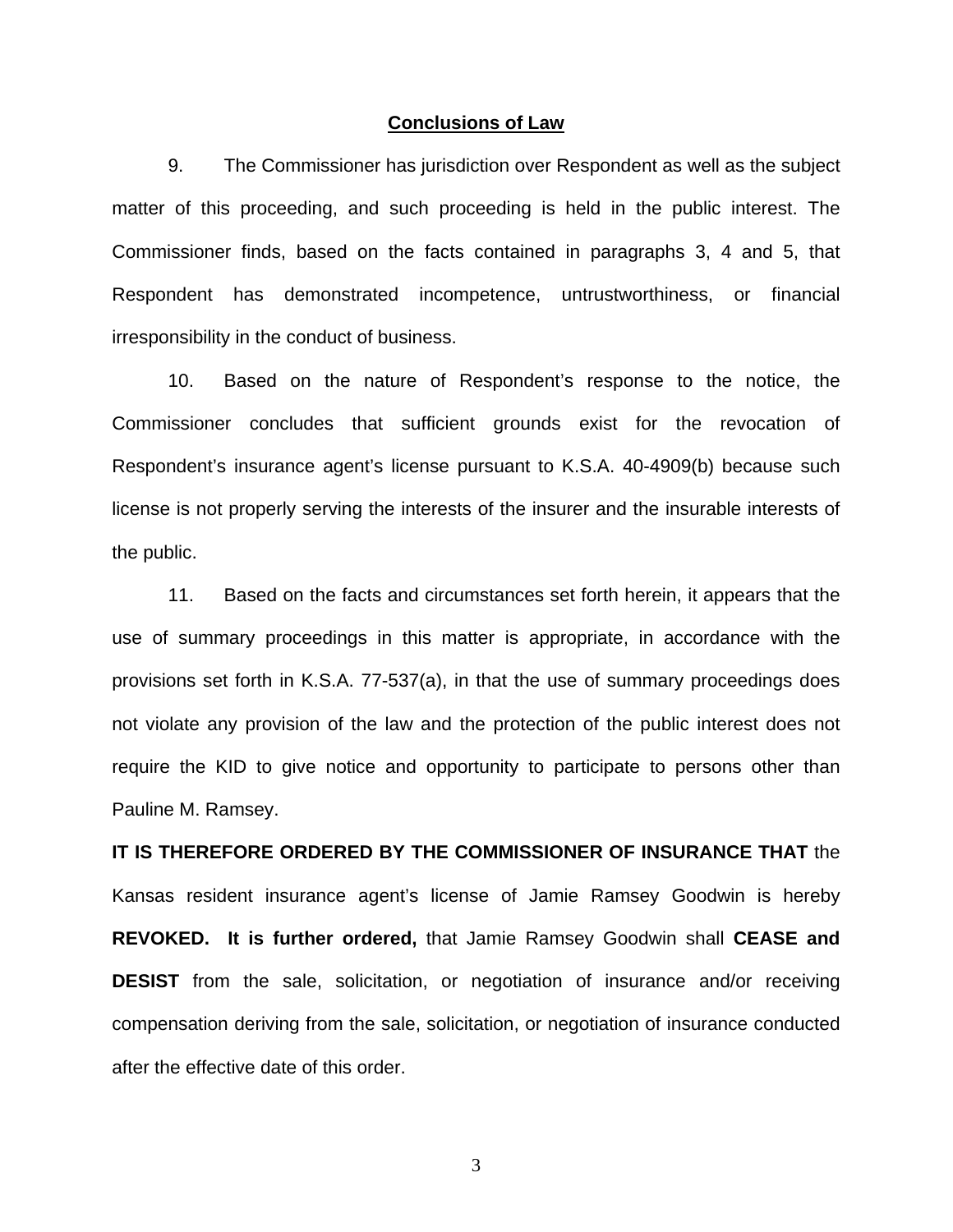#### **NOTICE OF RIGHTS**

(Pursuant to K.S.A. 77-542)

Jamie Ramsey Goodwin is entitled to a hearing pursuant to K.S.A. 77-537 and K.S.A. 77-542, the Kansas Administrative Procedure Act. If Respondent desires a hearing, she must file a written request for a hearing with:

 John W. Campbell, General Counsel Kansas Insurance Department 420 S.W. 9<sup>th</sup> Street Topeka, Kansas 66612

This request must be filed within fifteen (15) days from the date of service of this Order. If Respondent requests a hearing, the Kansas Insurance Department will notify her of the time and place of the hearing and information on procedures, right of representation, and other rights of parties relating to the conduct of the hearing, before commencement of the same.

If a hearing is not requested in the time and manner stated above, this Summary Order shall become effective as a Final Order upon the expiration of time for requesting a hearing, pursuant to K.S.A. 77-613. In the event Respondent files a Petition for Judicial Review, pursuant to K.S.A. §77-613(e), the agency officer to be served on behalf of the Kansas Insurance Department is:

 John W. Campbell, General Counsel Kansas Insurance Department 420 S.W.  $9<sup>th</sup>$  Street Topeka, Kansas 66612